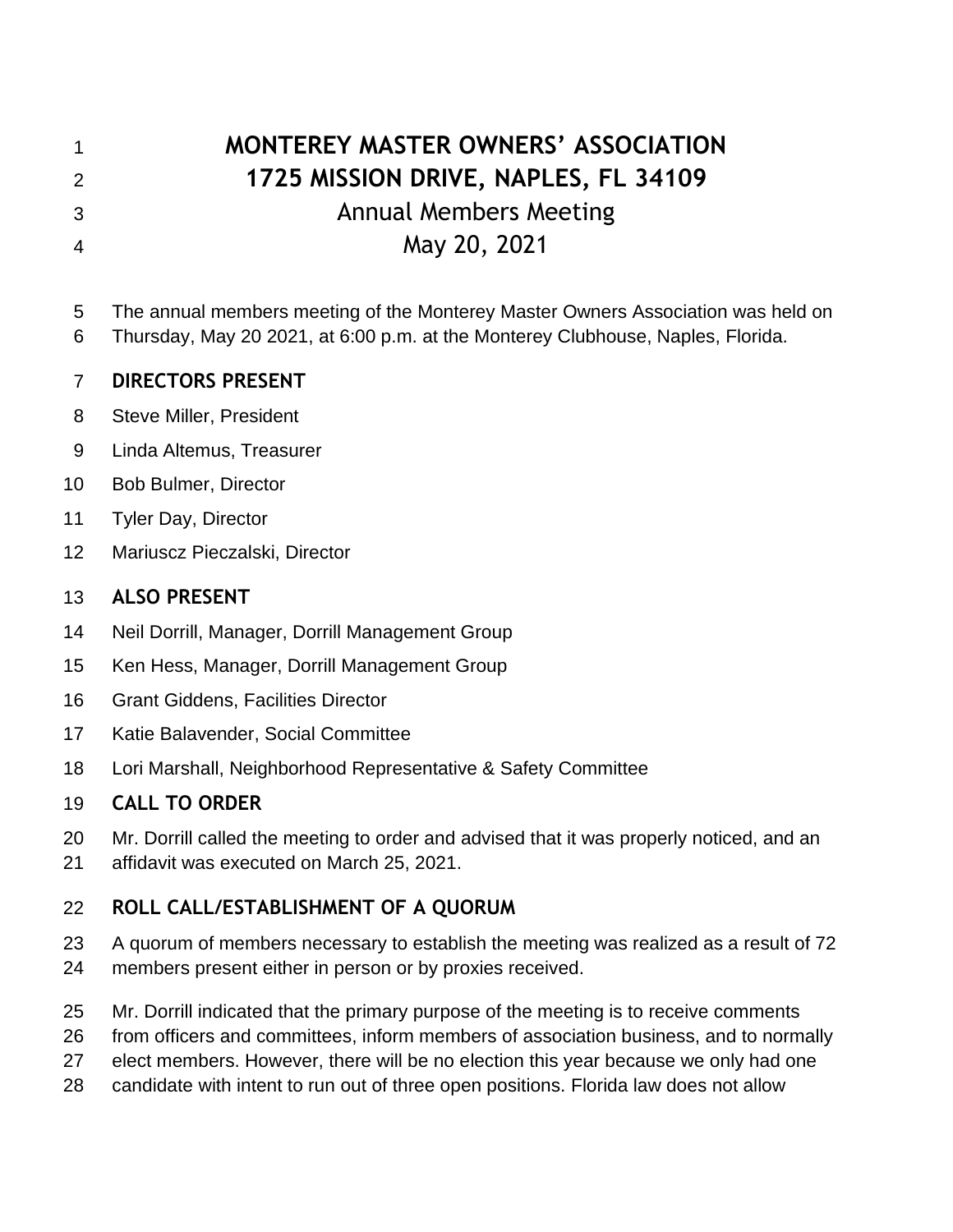- nominations from the floor. The authority to fill positions of the board rests with the
- directors. They may do so at a subsequent meeting.

#### **APPROVAL OF 2020 MINUTES**

- Mr. Dorrill noted one change to the minutes under the reports of officers. "Ms. Altemus
- motioned to accept the audited financials and the motion carried unanimously." **A**
- **MOTION to accept the 2020 Annual Meeting Minutes was made by Mr. Day, and a**
- **second by Ms. Altemus, with all in favor.**

#### **REPORTS OF OFFICERS/COMMITTEES**

#### **President's Report**

- Mr. Miller notified the members that he is stepping down as President. He expressed his
- appreciation to the board and members of the community for their support over the last
- year. He is confident that the community has a renewed approach (even among
- COVID) and continues to thrive. He plans to attend and participate in future meetings.

#### **Treasurer's Report**

 Ms. Altemus presented the Treasurer's Report, noting that the annual audit is still pending. She will be prepared to present the final audit next month. On a YTD basis through April 30, the association had a \$568,842 in revenue, which is favorable to budget by \$11,852. The majority of this is made up of unanticipated income (transmitter, clubhouse rentals, and resale fees, etc.) The association does not budget for these items, thus creating a cushion. Expenses totaled \$534,509 which is also favorable to budget by \$37,230. Net Income totaled \$34,333 on a year-to-date basis. This is a combination of favorable income and expenses at approximately \$48,812. She noted that some of that may be due to a timing issue, because when the budget is prepared, we do not spread on a quarterly basis. About \$14k of Net Income is a timing issue and will catch up by the end of June. Lastly, not many expenses have been incurred for the Social Committee (due to COVID). Ms. Altemus believes this will turn around in the remaining year, with activity picking back up as in prior years. The cash at the end of April is \$351,547. The reserves balance totaled \$1,072,857. The capital resale balance totaled \$46,993. She added that the association ended the year with a strong financial position. She said they have worked very hard to get the reserves where they needed to be. She said the capital resale account has allowed the association to pay for needed expenses without dipping into the reserves, such as the treadmills. An owner asked if there has been any resistance from buyers on paying the resale fee. Ms. Altemus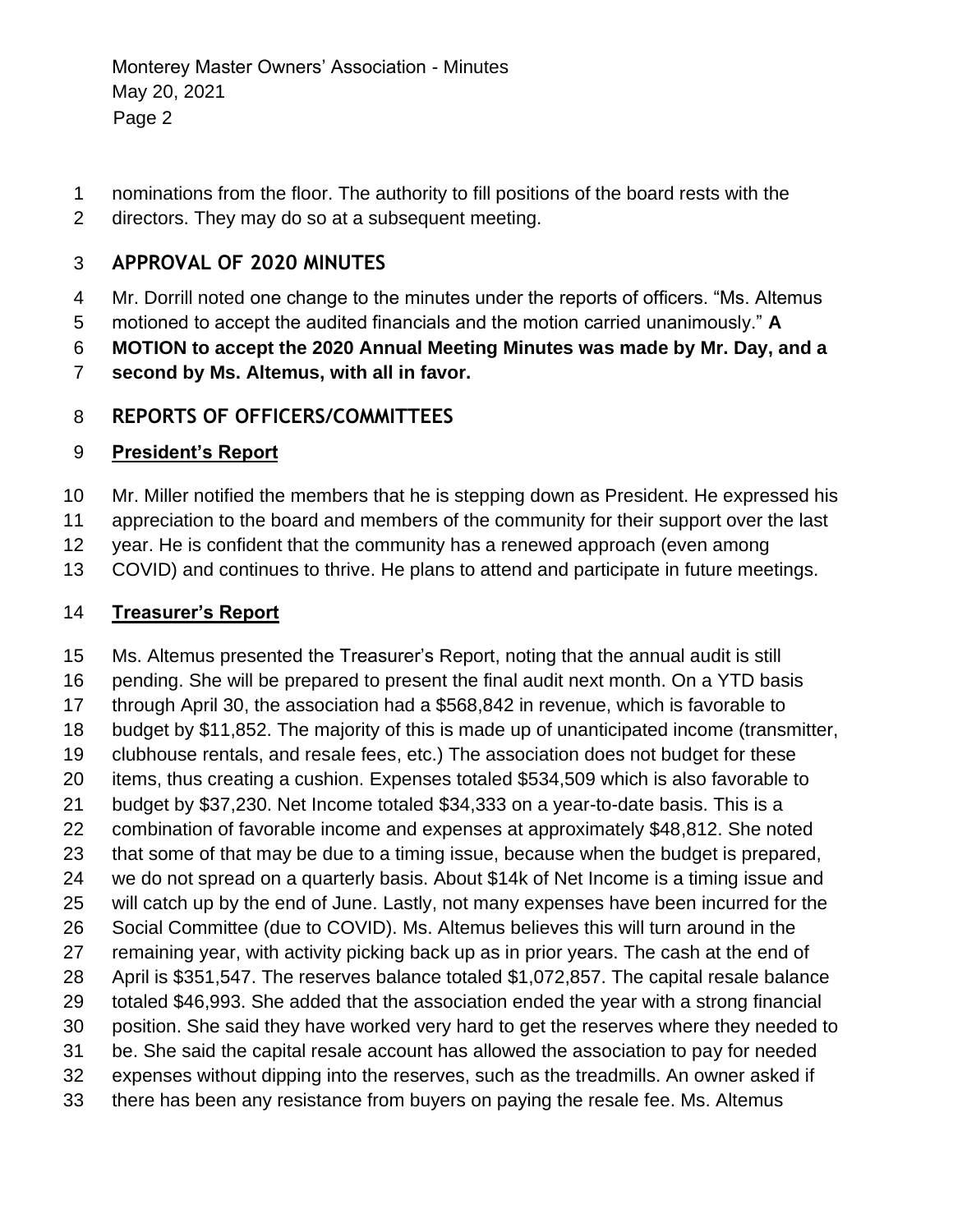- indicated not that she had heard of. Lastly, she mentioned that the reserve study was
- done at the end of 2017. She'd like the Board to consider the study to be updated, and
- that it would be beneficial considering the change in financial markets over the last
- couple of years. An owner asked if Ms. Altemus knew the current state of delinquencies.
- She indicated the Master does not currently have any delinquencies, but there are some
- (less than 5) that lie within the sub-association levels.

# **On a MOTION by Mr. Day, and a second by Mr. Kennedy, the President's and**

#### **Treasurer's Report was accepted as presented, with all in favor.**

#### **Social Committee**

Mr. Dorrill indicated that Michell Corsarie, who previously served on the social

committee, has sold her home, and relocated out of state. He asked that if there are any

other members of the social committee, that they present plans for future activities. Katy

Balavender introduced herself and said that the social committee has been actively

planning many family events in the future. They have held one meeting with interest

from members to volunteer. Mr. Day mentioned that Michelle Corsarie was a positive

member of the social committee and thanked her for her willingness to serve over the

years.

#### **Guardhouse/Safety**

- Ms. Marshall spoke about and recognized a night-shift guard who responded to an
- incident involving a young child. The child was not a resident of the Monterey
- Community but was seen wandering at night. The sheriff's office was notified, and they
- were able to locate the child. Ms. Marshall thanked the guard for going above and
- beyond in this situation. Mr. Dorrill also indicated that this guard is also being
- recognized on the national level, by the corporation she is employed by. Mr. Dorrill then
- asked Ms. Marshall to mention the Market Rate Adjustment that was implemented by
- the Board late last year. Ms. Marshall felt that the adjustment will keep the guards at a
- stable financial position within the community.
- This concluded the committee reports. As part of the record of preceding, Mr. Dorrill
- asked that each member vote by ballot for the rollover of the excess funds.

#### **NEW BUSINESS**

- Hallie Lundon asked about what the process is for the common area maintenance,
- specifically grass that is dead between Sevilla and San Marghertia Way. Grant indicated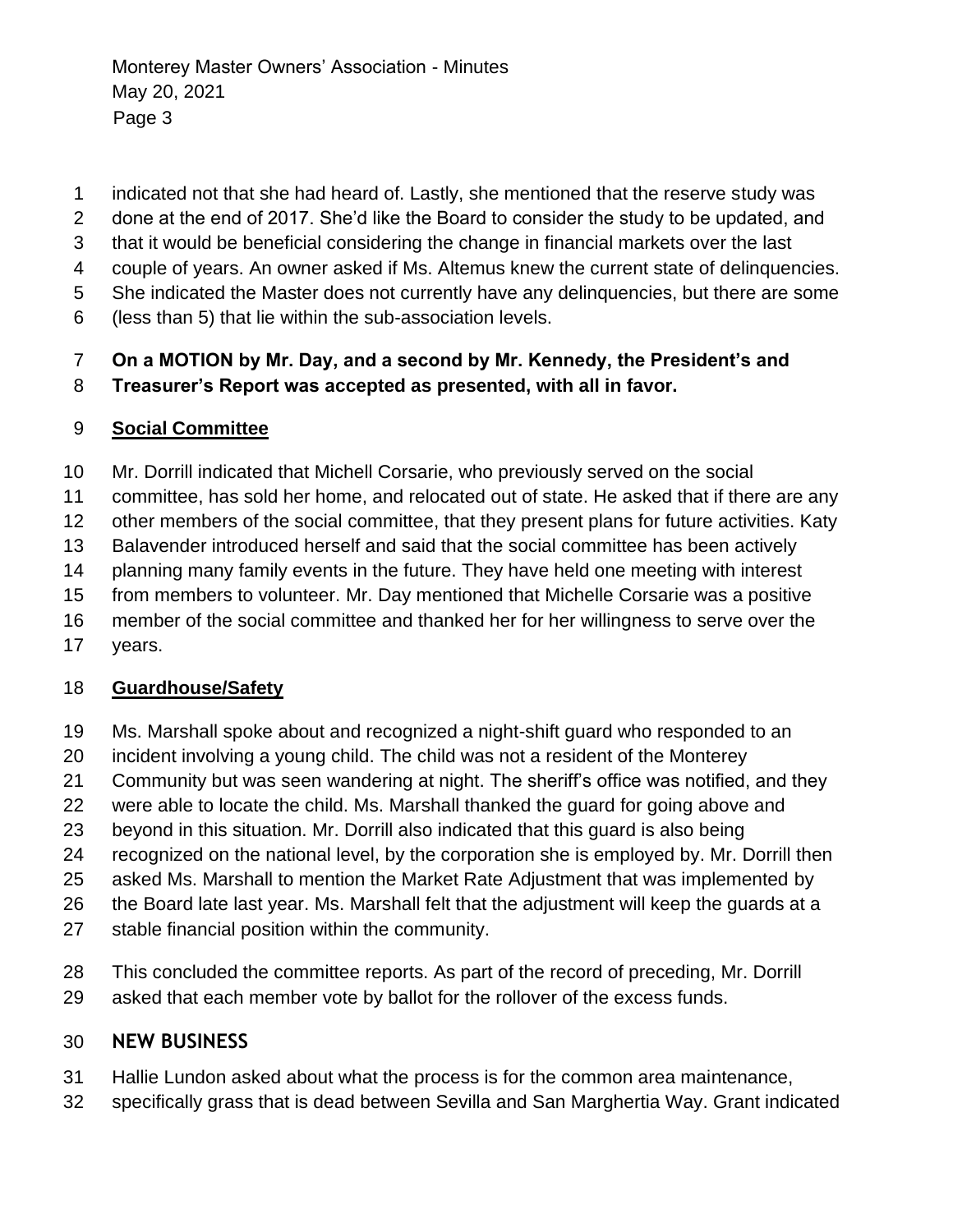he would be happy to communicate these maintenance requests with management staff. This area Ms. Lundon is referring to is both a common area and a residential lot that falls within a zone where irrigation is non-existent. Neil added that the Board had previously offered to share the cost of drilling a well, and they chose not to do so. Mr. Dorrill also offered to obtain a proposal to tie into the irrigation from the west side of Mission Drive. This would incur a bore under the roadway. Mr. Miller acknowledged her for her concern for these common areas with no maintenance. He added that the Board was faced with the decision on whether to incur a large expense for a small amount of water in this area. The master plan for the community is very outdated and did not have a strategy to maintain these common areas. Furthermore, he felt that a landscape committee may be beneficial so they could look further into these irrigation upgrades.

 Frank Woodward asked about the status of the drainage easement issues. Mr. Dorrill spoke about the history of these issues and what has been done to clean the storm drains and catch basins thus far. Also, with the help of the association's civil engineer, we were able to identify the easement encroachments in all the rear-yards of all non- lakefront properties. These encroachments have been everything from improper landscaping/fill to riprap areas. Letters have been sent to properties in violation of impeding these flows. The residents then have an opportunity to discuss a resolution with the Board at a future meeting. Subsequently, the Board will have a couple of recourses in the absence of a fining committee and will have the ability to declare remaining encroachments as a nuisance to the community with regard to these violations.

- 23 A resident (\*\*name inaudible\*\*) questioned the responsibilities of the Clubhouse staff
- and expressed the need for community patrolling outside the hours of 4 p.m. to 10 p.m.
- Mr. Miller mentioned that the community historically paid for an extra guard on weekend
- duty. However, he did not feel that this was a needed service because the incidents
- which have occurred are few and far between. The Clubhouse has cameras, and the
- 28 staff work diligently to identify misuse when it occurs. He included that asking facilities
- staff to stand as guards is unfair and not in their job descriptions, but that their presence
- should deter misuse from happening. Mr. Dorrill mentioned that the Board has
- implemented consequences for the improper conduct issues in the past and it had
- proved to be beneficial.
- Dana asked if the association was planning on contracting the cane toad removal again
- this year. Mr. Dorrill thanked her for her concern and said that they will be scheduling